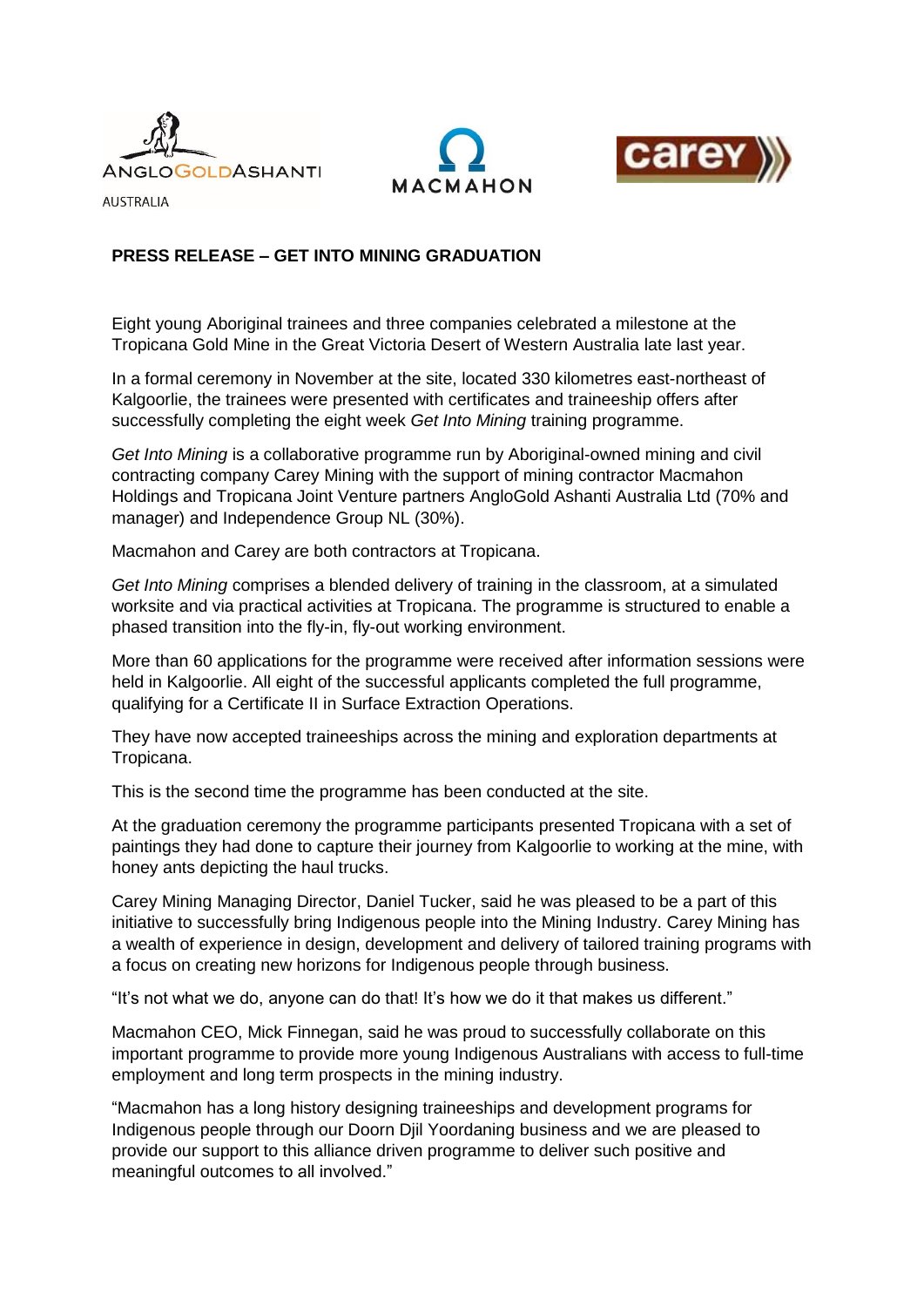Michael Erickson, SVP Australia with AGAA, said the programme was the culmination of considerable planning and preparation by the training teams at Carey and Macmahon, and AGAA's community team.

"We're delighted to see all of the participants graduate and now join the Tropicana workforce. By collaborating with our long term business partners Carey Mining and Macmahon, we've jointly been able to deliver a positive outcome for these young Kalgoorliebased trainees."

The graduates are: Lucas Evans, Ashdyn Sceghi, Clinton Sambo, Simon Minus, Shekerah Van Zonneveld, Tegan Van Zonneveld, Kyarah Lowah and Sian Harris.

### *Ends*

### **About Carey Mining**

Carey Mining is a 100% Indigenous owned business established by Daniel Tucker in 1995. Carey's original contracts were located in the Goldfields Region of Western Australia but now extend to the Pilbara Region and the Northern Territory. Carey was established at a time when Indigenous businesses and Indigenous entrepreneurs were a scarcity. Carey was a pioneer of sorts and has now evolved into a thriving business with more than 20 years' experience in delivering specialist services to the mining and civil industries. **Contact:** Greg Jeffers**,** Training and Development Manager

### **About Macmahon**

Macmahon is an ASX listed company that has been offering mining and construction services to clients for more than 50 years.

We seek to develop strong relationships with our clients in which both parties can work together in an open, flexible and transparent way.

Our approach to doing business, together with our capabilities in surface and underground mining, civil design and construction, and mine site maintenance and rehabilitation services, has established Macmahon as a trusted partner on resources projects throughout Australia and Southeast Asia.

## **About AngloGold Ashanti Australia**

AngloGold Ashanti Ltd is a global gold company with 14 operations in nine countries. In Australia it operates the Sunrise Dam Gold Mine, 55 km south of Laverton, and Tropicana (70%). The company has been a long-term active supporter of communities in the Eastern Goldfields through a range of initiatives covering youth engagement, education and health and wellbeing.

## **AngloGold Ashanti Australia Contacts:**

Andrea Maxey Email: amaxey@anglogoldashanti.com Phone: 0400 072 199

Tania Walsh Email: [twalsh@anglogoldashanti.com](mailto:twalsh@anglogoldashanti.com) Phone: 0413 625 888